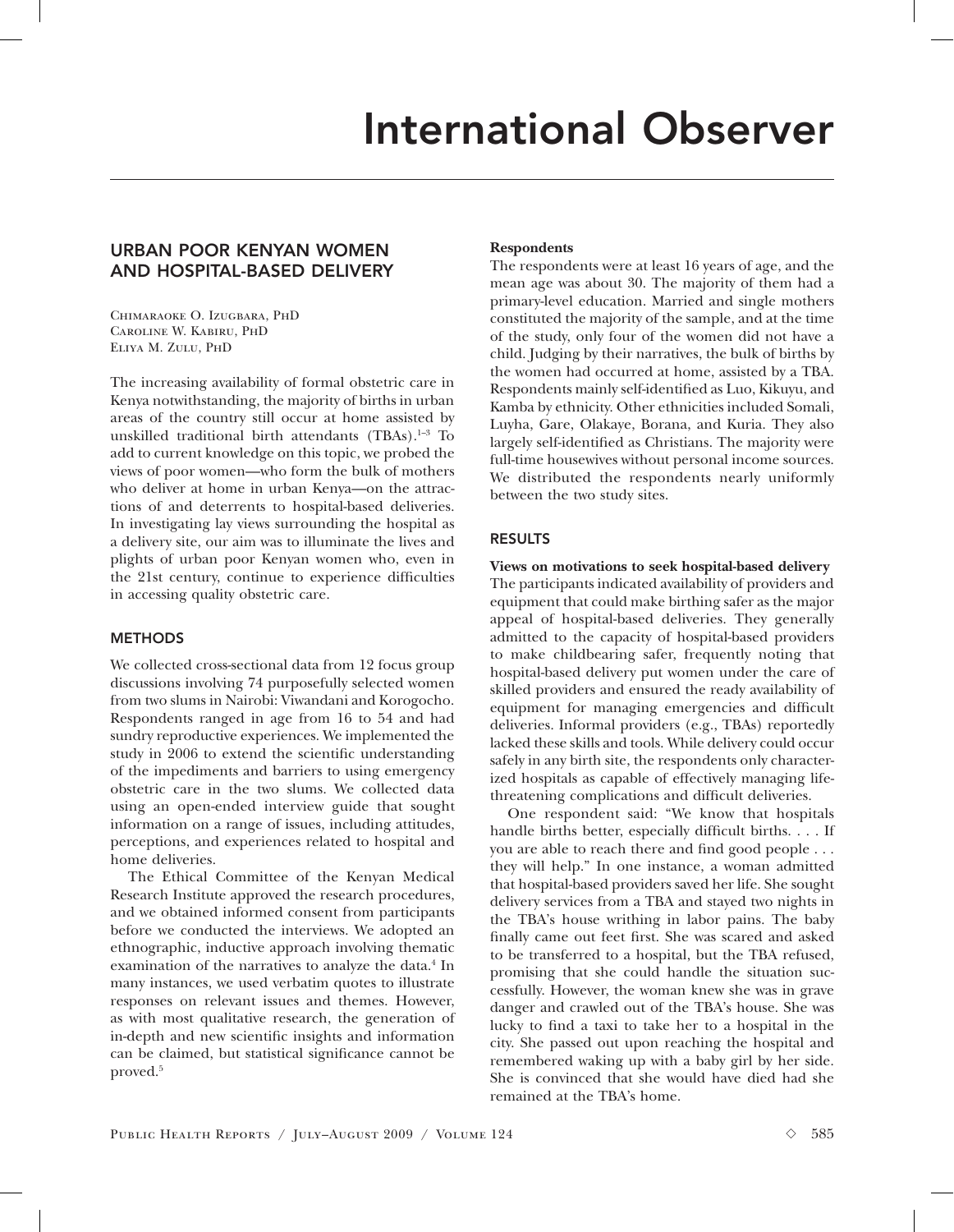Aside from personal stories of how hospital-based deliveries had saved their own lives, participants also reported knowledge of women who had experienced near-misses or died during homebirth. One respondent's friend had died during a homebirth attended by a TBA. The baby did not turn after many hours of labor. When it eventually did, the exhausted woman was too weak to push, and the TBA did not know what to do next. The woman died before she reached the hospital. Another respondent reported that her neighbor, who was pregnant with twins, died during a home delivery assisted by the victim's mother, who was also a TBA. The first baby was successfully delivered, but the second baby was breech. After a long, unsuccessful struggle by the woman's mother, both the second baby and the woman died. Frequently, participants suggested that hospital-based delivery could have saved these women's lives.

An important issue that dominated the narratives, however, was that it was unreasonable for women to seek hospital birth unless they anticipated a difficult delivery. So, although respondents frequently admitted to the superiority of the hospital as a delivery site, they tended to view it primarily as a delivery site for women anticipating or at risk of obstetric emergencies and difficult deliveries. The women considered the management of uncomplicated deliveries to be the traditional turf of TBAs, who were depicted as naturally and divinely gifted to assist during deliveries. Respondents frequently viewed TBAs' innate expertise and skills as more effectual and dependable than the learned practice of hospital-based providers. One woman's view that God gifted TBAs with their abilities so that they could help women received enormous support among the participants. A few comments indicated that some TBAs were charlatans; however, these comments were often tempered with claims that charlatanism was not restricted to TBA work.

Able and talented TBAs reportedly existed and were viewed as fantastic in their jobs. In some instances, participants even portrayed TBAs as better quality than and superior to hospital-based obstetric providers, as was the case with a middle-aged respondent who noted, "Many of them are better than the hospital providers when it comes to handling deliveries. It is their work and many of them are really good at it." Also noteworthy was that while narratives depicted TBAs as often less safe to use, they also clearly pointed to the popularity of homebirths among the women, with TBAs receiving staunch mention as the first-line providers of obstetric care to women in the study communities. One woman's apt observation was thus: "They (TBAs) may not be as good as the doctors and nurses, but they help us

a lot . . . we will keep on using them. Many mothers here would die without them."

Responding women considered it a much greater risk to not seek formal antenatal care than to deliver at home, and also regularly admitted that a woman would deliver anywhere safely if she attended antenatal care religiously. Several self-reports supported the belief that the key to successful delivery was ardent formal antenatal care attendance, rather than the delivery site. Further in line with this belief, while only a few responding women admitted to ever using the hospital for delivery, formal antenatal care attendance was nearly universal among them.

One interlocutor's experience with her first pregnancy changed her opinion about the usefulness of hospital-based deliveries. Because it was her first pregnancy, she was scared that something bad would happen and so resorted to hospital-based delivery. "It was the best place to go as they will be helpful if an emergency struck. But nothing happened." Because nothing happened, she saw no need to seek hospitalbased deliveries again, and her other children were subsequently delivered at home. She went on to say: "Seeking hospital-based delivery is fine, but my experience is that hospitals are only good when you anticipate a difficult delivery. If you take normal deliveries there, you end up spending your money for nothing." Another respondent admitted that with adequate antenatal care, "Any woman could deliver safely anywhere." Yet another pointed out:

Unless a woman has been told during antenatal care to expect a difficult delivery, it would be irrational for her to still seek hospital-based birthing after faithfully attending antenatal care. You will just go there and waste time and money. We take antenatal seriously because most of us will not go back to deliver in the hospital. . . .

Formal antenatal care attendance reportedly diminished the likelihood of complications during delivery. The women said that antenatal check-ups furnished them with knowledge about the development of their pregnancies, making them more confident during delivery. A key motivation for seeking formal antenatal care was, therefore, to prepare for home delivery. Respondents did not recognize informal providers such as TBAs as quality providers of antenatal care. TBAs could manipulate pregnancies, balance fetuses, and even treat common ailments related with pregnancy, but they reportedly lacked the skills to identify conditions that cause obstetric risks and difficult deliveries.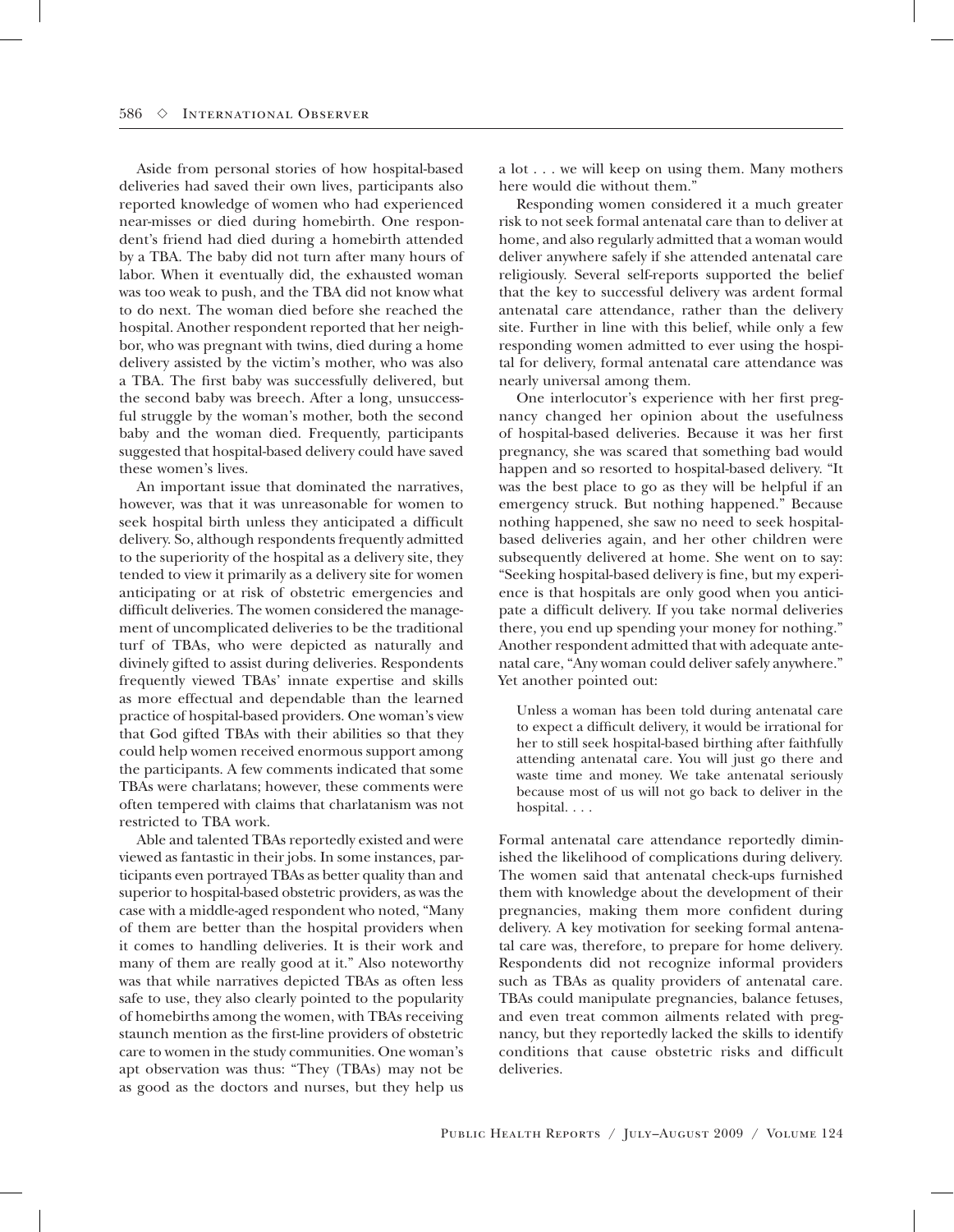### **Perspectives on de-motivations for hospital-based delivery**

The women we studied reported cost and poor provider attitudes as the primary deterrents to using hospitals for delivery. They considered hospital-based deliveries to be very exorbitant and often out of their reach, and they also perceived hospital-based providers as harsh and uncaring toward them. Participating women noted that their poverty prevented them from affording hospital-based delivery and gave hospitalbased providers undue reason to mistreat them. One woman's view was that most slum dwellers could not afford hospital-based care. She said:

Even those facilities belonging to government or churches and offer[ing] free or discounted services, it is not easy for us to utilize them. They may not even ask for anything from you, but . . . the whole thing is not easy for us. . . . You still have to convey yourself there, pay for tests, and buy drugs . . . sometimes we just can't pay for all these because of poverty . . . so we go to the TBAs.

Martha (aged 34) also noted, "It costs a lot to deliver in the hospital and when poor people like us go there, [we] are treated shoddily." The respondents considered homebirths as a natural response to their socioeconomic sensitivities. In homebirths, women did not have to pay for transportation, registration, laboratory, and other costs, including bribes reportedly offered to formal providers to facilitate services, and payments for supplies such as transfusion blood, syringes, needles, drugs, and sanitary materials, which would be incurred during a hospital stay.

Josephina, a mother of four, offered important insights on how these expenses hindered women from seeking hospital-based delivery. She gave birth to her first baby in a public health facility in Nairobi at a time when she was unemployed and her husband did not have a stable job. Josephina recalled going to the hospital numerous times for consultations and says that she spent a lot of money during the period. There were days she would trek to the hospital due to lack of transport fare. In addition to paying various amounts for minor services, she also regularly bribed hospital staff to ensure that she would receive swift attention in the hospital. Josephina also paid in advance for blood that she would be transfused with, although she never received any at delivery and was never refunded her money. She also brought her own supplies (e.g., sanitary towels, cotton wool, and syringes), which she deposited with the hospital. Her labor began at night and her husband had to pay about 600 shillings (\$10 U.S.) to hire a taxi to transport her to the hospital.

Josephina acknowledges the risks involved in homebirths, but says, "Unlike homebirths, hospital-based deliveries make people poorer. It is safer to deliver at home than to start going to the hospital at decisive moments."

The women also reported that they were demotivated to seek hospital-based deliveries by what they suggested was an epidemic of needless maternal and child deaths in Kenyan hospitals. The women often blamed this trend on "quacks" and impostors who they said have successfully infiltrated formal health facilities in the country, as well as on the uncaring attitudes of qualified hospital-based providers. While some of the providers lacked the requisite training and skills to protect care seekers when preventable deaths struck, qualified providers were reported as uncharitable toward poor health seekers, often abandoning them to their fate when they presented at facilities. And as their narratives stoutly implied, the women were persuaded that formal care providers mistreated them because of their poor economic conditions. Among other confirmatory narratives, a 27-year-old Korogocho mother observed that once poor women walked into hospitals with their inexpensive dresses, they were easily identified by nurses and doctors, some of whom even acted as if they smelled. She said, "Some of them are so wicked that they will not pay you any attention until you are dying." The insensitivity of hospital-based providers to the respondents' cultural beliefs also emerged in the narratives as a key hindrance to the women's use of hospitals for birthing.

Baby theft was also reportedly rampant in Kenyan hospitals and received frequent mention among the women as a major motivation to deliver outside the hospital. The women maintained that baby stealing was very common, occurring often with support from hospital-based providers. The stories we elicited included that of a woman whose baby boy was substituted with a girl and of a couple given a dead child while their living child was sold to another rich couple. Respondents believed that hospital staff often colluded with rich people to steal or exchange these babies, and that poor people's babies were common targets of these unscrupulous providers.

Participants also admitted to avoiding hospital-based birthing because they would be forced to undergo human immunodeficiency virus (HIV) testing in the hospital. Njeri, a mother of two, said, "If you go to the hospital to deliver, they will insist that you undergo HIV testing and many of us are not ready for that. If you go there and find out that you are positive, what will you do?" The incidence of HIV in their communities was reported to be very high, and it was often noted that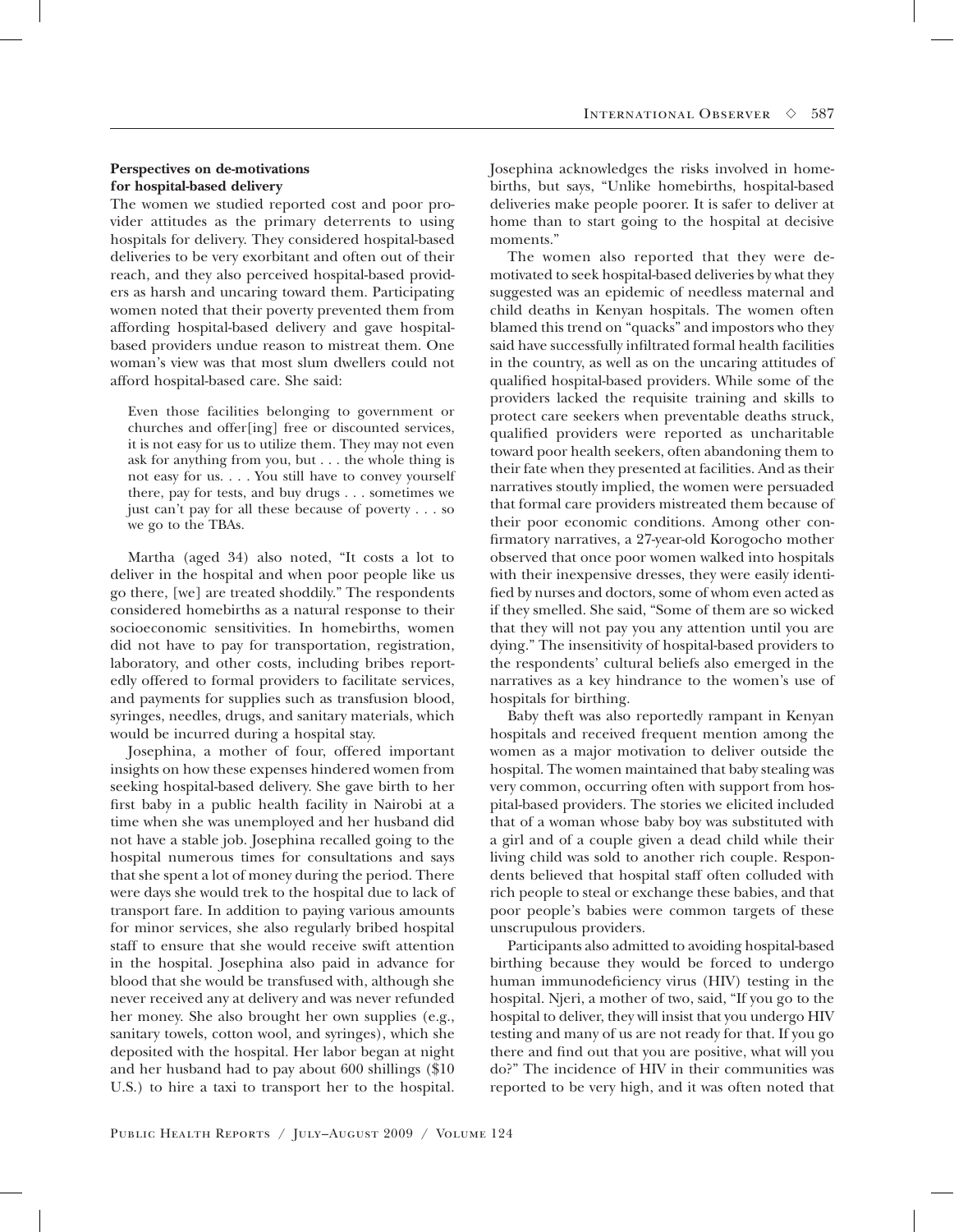many slum women learn about their HIV status during hospital-based delivery. To avoid undergoing HIV testing in hospitals, women tended to seek homebirths. Participating women stressed that it was the awareness of being HIV positive, rather than the disease itself, that killed people. The cureless nature of the disease, they added, made people lose hope and give up on life. People with HIV were also stigmatized in their communities and associated with depravity. To them, testing HIV positive would be an unbearable tragedy.

### **DISCUSSION**

Judging from the study, poor urban Kenyan women are not unaware of the capacity of the hospital to make child delivery safer, and there is little evidence that they reject outright the utilization of modern obstetric services, as has been suggested by some writers.6–8 Also, contrary to mainstream arguments that women deliver at home because they are unaware of the risks of doing so,<sup>9</sup> there was substantial awareness that using the hospital for birthing put women under the care of people with specialized training managing obstetric complications. The women were also very apt in acknowledging the superiority of the hospital as a delivery site, especially during obstetric emergencies or when anticipating difficult childbirths.

Despite glowing tributes paid to the hospital as a desirable delivery site, urban poor Kenyan women in the current study did not consider safe delivery to be a function of the place of delivery. For them, the greater danger was not in delivering outside the hospital, but in not dutifully seeking formal antenatal care. Consequently, the women reported that they devotedly sought hospital-based antenatal care during pregnancy, but hardly ever used the hospital for delivery. To a large extent, this inclination demonstrates the limited choices available to poor women in Kenya. Liamputtong noted that despite poor women's knowledge of the efficacy of Western medicine and its potential to make their deliveries safer, it is often outside their sociocultural reach and means.10 In Kenya, poor slum women who seek hospital-based delivery risk exhausting their limited resources and being mistreated by providers at the hospitals. Long distances to formal services and high levels of insecurity in the slums also create difficulties in reaching formal services, especially if labor begins at odd hours.<sup>11</sup>

The safety-first strategy of urban poor Kenyan women is to dutifully attend antenatal care and plan to deliver at home. Judging by the available data, Kenyan women do not implement this choice out of ignorance. Rather, it is the result of their rational doubts—nurtured in contexts of intense marginality, inequality, and poverty—about the expediency of hospital-based delivery, especially when risky births are not anticipated. For many of the women, there is very little justification in seeking hospital-based delivery if one could safely deliver at home.

In the literature, it is suggested that southern women only attend antenatal care because grandmothers tell them to do so, because they want drugs such as ferrous sulphate, and when they are not well.<sup>12,13</sup> Results of the present study challenge this view. The respondents acknowledged the uptake of hospital-based antenatal care as key to the prevention of complications during delivery, and women noted that antenatal care enrollment enabled them to have regular check-ups and learn about the progress of their pregnancies. The women did not also support seeking antenatal care from TBAs, citing their poverty of skills and expertise in preventive obstetric care.

 Also striking is the regular framing of the hospital as a delivery site for women anticipating or already facing obstetric emergencies and difficult deliveries, rather than as a site for normal deliveries. While in many respects, this reveals poor Kenyan women's acknowledgement of the hospital as potentially able to make delivery safer, it also clearly mirrors their relegation of the hospital to a delivery site of last resort. Gilson<sup>14</sup> and Liamputtong<sup>10</sup> have noted that in situations of severe poverty, hospital-based birthing tends to matter more to women who perceive themselves to be at very high risk of suffering complications during delivery.

Women's reported motivations to deliver outside the hospital included the physical proximity of the nonformal birth settings; the affordable, caring, and respectful character of their services; and the perceived safety and security of babies born at home. Homebirths were also sought because the women considered delivery services to be the traditional turf of TBAs, and because they would not be compelled to undergo HIV testing. The respondents reported that normal health providers in Kenya were very inhospitable and dismissive, especially to poor women. Besides ignoring them and regularly failing to respond to their questions, the health-care providers tended also to be very discourteous toward health seekers. Poor patient-provider relationships and provider inattention to health seekers' views and worries are foremost barriers to the uptake of formal care services in developing countries.15

#### **Limitations**

There were some limitations to the current study. We relied only on information gathered from a small number of women, who were not representative of a